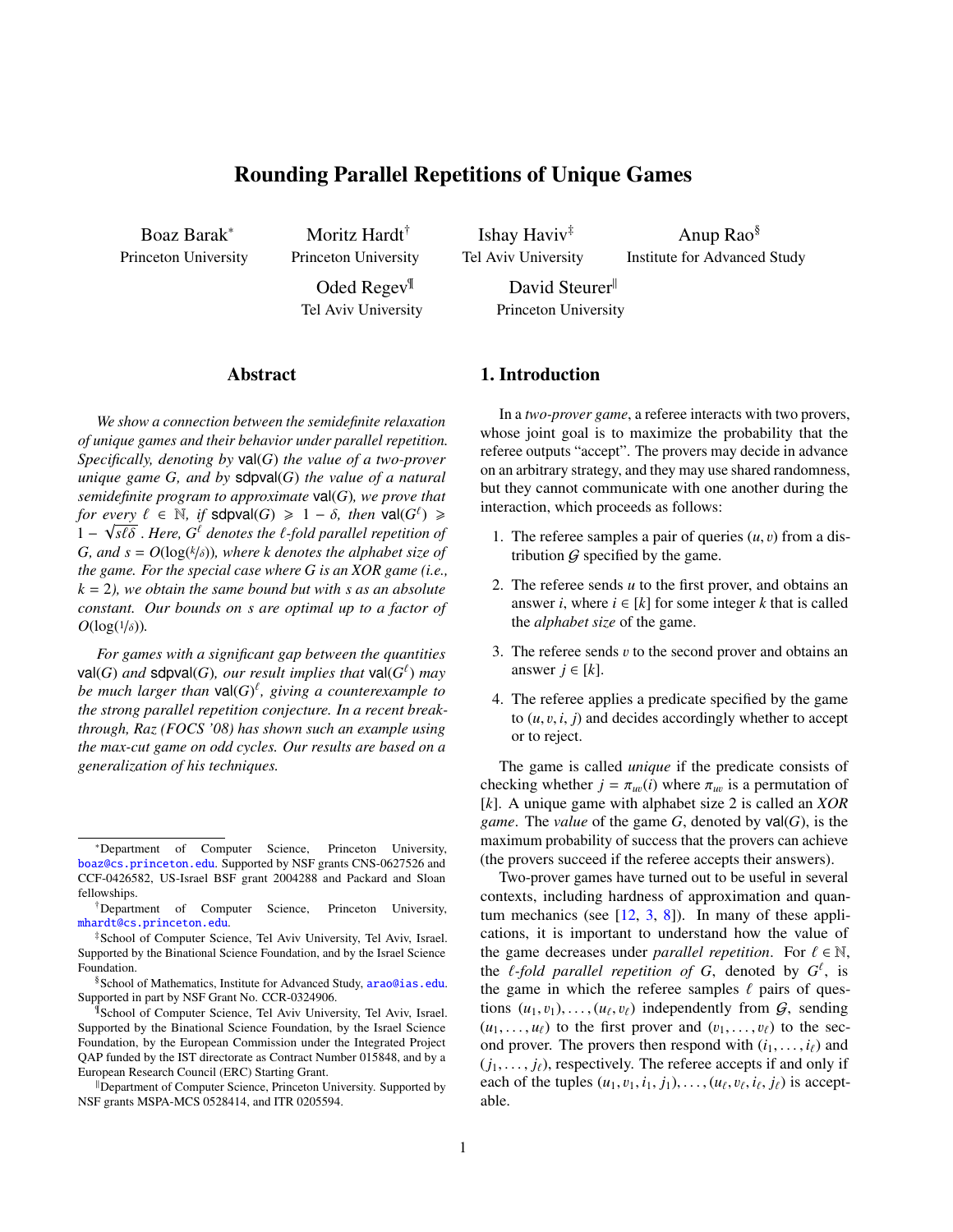Clearly the two provers for  $G^{\ell}$  can run the optimal strategy for the one-shot game in each instance independently, and thus  $\text{val}(G^{\ell}) \geq \text{val}(G)^{\ell}$ . Understanding the true value of  $\text{val}(G^{\ell})$  is a fundamental question. The first dramatic progress was made by Raz [\[24\]](#page-9-3) who proved that for every game *G* of alphabet size *k* with  $val(G) = 1 - \varepsilon$ ,

<span id="page-1-0"></span>
$$
\text{val}(G^{\ell}) \leq (1 - \varepsilon^{c})^{\Omega(\ell/s)},\tag{1}
$$

where here  $c = 32$  and  $s = \log k$ . Raz's argument was subsequently simplified by Holenstein [\[13\]](#page-9-4), who also improved the bound [\(1\)](#page-1-0) to get  $c = 3$ . This was followed by a work of Rao [\[23\]](#page-9-5) showing that in the case of *projection games* (which are a generalization of unique games), the bound can be improved to  $c = 2$  and  $s = 1$ .

It remained open whether the bound [\(1\)](#page-1-0) could be further improved to yield  $c = 1$ , and the conjecture that this holds is known as the *strong parallel repetition* conjecture. As shown by Feige et al. [\[9\]](#page-9-6), this conjecture would have had interesting applications to hardness of approximation results; moreover some of these applications would hold even if the conjecture was only true for the special case of unique games.

In a recent breakthrough, Raz [\[25\]](#page-9-7) disproved the conjecture by giving an example of a game *G* of value  $1 - \varepsilon$  for which value  $G(\sqrt{\varepsilon}) > 1 - O(\sqrt{\varepsilon})$  which can be seen to imply which  $\text{val}(G^{\ell}) \ge 1 - O(\sqrt{\ell} \varepsilon)$ , which can be seen to imply<br>that for  $\ell > 1/\varepsilon^2$ ,  $\text{val}(G^{\ell}) > (1 - \varepsilon^2)^{O(\ell)}$ . In addition, Raz's that for  $\ell \ge 1/\varepsilon^2$ ,  $\text{val}(G^{\ell}) \ge (1 - \varepsilon^2)^{O(\ell)}$ . In addition, Raz's game is an XOR game (and a very simple one at that—the max-cut game on an odd cycle, see Section [2\)](#page-2-0), and hence Raz disproved the strong parallel repetition conjecture even for this case. In this paper, we generalize Raz's results and techniques to show that a wide class of unique games yields such a counterexample. In fact, we determine asymptotically the value of the repeated version of *any* unique game, up to logarithmic factors in the exponent.

Semidefinite relaxation of games. While computing (or even approximating) the value of a two-prover game is NPhard in general, Feige and Lovász  $[10]$  $[10]$  showed a non-trivial upper bound on this value by an efficiently computable parameter using semidefinite programming (SDP). For every game  $G$ , the problem of computing  $val(G)$  (i.e., maximizing the acceptance probability) can be formalized as a quadratic programming problem, and [\[10\]](#page-9-8) studied a natural semidef-inite relaxation of this program (see Figure [1\)](#page-4-0).<sup>[1](#page-1-1)</sup> Letting  $sdpval(G)$  be the optimum value of this program, it always holds that  $sdpval(G) \geq val(G)$ . Using duality it can be shown sdpval $(G^{\ell})$  = sdpval $(G)^{\ell}$  [\[10\]](#page-9-8) (see also [\[21\]](#page-9-9)). Hence, games with  $val(G) = sdpval(G)$  have perfect parallel repetition,  $\text{val}(G^{\ell}) = \text{val}(G)^{\ell}$ . However, there are known examples with a large *gap* between  $val(G)$  and  $sdpval(G)$  and for such games the value of  $G^{\ell}$  was not known. Our results imply that

as  $\ell$  grows, the value of  $G^{\ell}$  tends not to  $\text{val}(G)^{\ell}$  but rather to  $\text{solv}(\ell)$ . This has strong negative consequences for [9]'s sdpval $(G)$ <sup> $\ell$ </sup>. This has strong negative consequences for [\[9\]](#page-9-6)'s intended application of using strong parallel repetition to show hardness of approximation, because for such applications the interesting games are those where  $val(G)$  is hard to approximate and hence is far from  $sdpval(G)$ . We show that in all these cases strong parallel repetition fails to hold. (In fact, our results combined with [\[10\]](#page-9-8) imply that the unique games where strong parallel repetition fails are exactly those with a large gap between  $val(G)$  and  $sdpval(G)$ .)

#### 1.1. Our Results

Our main result is the following:

<span id="page-1-2"></span>**Theorem 1.1.** *For every*  $\ell \in \mathbb{N}$  *and every unique game G with*  $sdpval(G) \geq 1 - \delta$  *and alphabet size k*,

$$
\text{val}(G^{\ell}) \geq 1 - O(\sqrt{\ell \delta \log(k/\delta)})\,.
$$

For the special case of XOR games, we can prove a stronger bound that avoids the logarithmic factor.

<span id="page-1-3"></span>**Theorem 1.2.** *For every*  $\ell \in \mathbb{N}$  *and every XOR game G with*<br>sdpyal(G) > 1 –  $\delta$  we have yal(G<sup>t</sup>) > 1 – 4  $\sqrt{\ell} \delta$  $\textsf{sdpval}(G) \geq 1 - \delta$ , we have  $\textsf{val}(G^{\ell}) \geq 1 - 4\sqrt{\ell\delta}$ .

When the number of repetitions  $\ell$  tends to infinity, we obtain the following stronger bound. Here we use  $\overline{val}(G)$  to denote the *asymptotic value of*  $G$ , defined as  $\lim_{\ell\to\infty}(\text{val}(G^\ell))^{1/\ell}.$ 

<span id="page-1-4"></span>**Theorem 1.3.** *For every XOR game G with*  $sdpval(G) \ge$  $1 - δ$ *, we have* val(*G*)  $\ge 1 - 2δ$ .

The proofs of Theorem [1.1](#page-1-2) and Theorem [1.2](#page-1-3) are presented in Section [4.4.](#page-6-0) For details about Theorem [1.3,](#page-1-4) see the full version of the paper.

For every  $\ell$  and every  $m$  that divides  $\ell$ , two provers playing the game  $G^{\ell}$  can always achieve acceptance probability at least  $\text{val}(G^m)^{\ell/m}$  by using the optimal strategy on each block of *m* repetitions independently. Combining this observation with Feige and Lovász's  $[10]$  $[10]$  result that  $\text{val}(G^{\ell}) \leq \text{sdpval}(G)^{\ell}$ , we obtain the following corollary to Theorems [1.1](#page-1-2) and [1.2:](#page-1-3)

Corollary 1.4. *For every unique two-prover game G with* sdpval(*G*) =  $1 - \delta$  *and for every*  $\ell > 1/\delta$ ,

<span id="page-1-5"></span>
$$
\text{val}(G^{\ell}) = (1 - \delta)^{\tilde{\Theta}(\ell)},\tag{2}
$$

*where the*  $\ddot{\Theta}$  *notation hides factors logarithmic in*  $1/δ$  *and the alphabet size of G. Moreover, if G is an XOR game then we can replace the right-hand side of* [\(2\)](#page-1-5) *with*  $(1 - \delta)^{\Theta(\ell)}$ .

The dependence on  $\log k$  in our bound is inherent, as can be seen by combining the Khot–Vishnoi [\[17\]](#page-9-10) integrality gap example with Rao's parallel repetition theorem for unique

<span id="page-1-1"></span><sup>&</sup>lt;sup>1</sup>The SDP of  $[10]$  had some additional constraints above those of the SDP of Figure [1,](#page-4-0) but for our purposes they are still essentially equivalent. For details see the full version of the paper.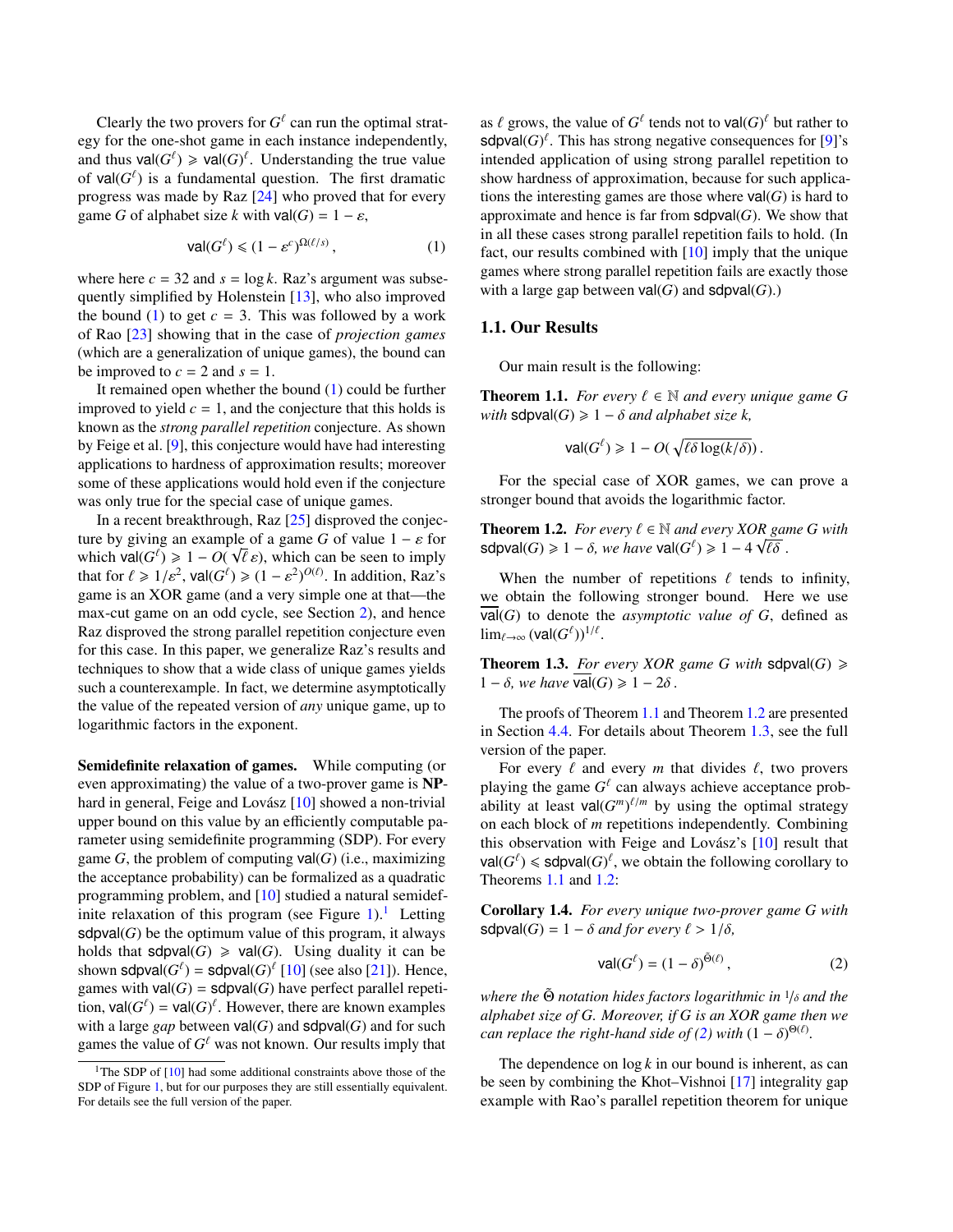games  $[23]$ : the results in  $[17]$  and  $[16]$  allow to construct a unique game *G* for which  $sdpval(G) = 1 - \delta$  but  $val(G) \le$  $1 - O(\sqrt{\delta \log k})$  (for details of this construction, see the full<br>version of the paper): Rao's parallel repetition theorem [23] version of the paper); Rao's parallel repetition theorem [\[23\]](#page-9-5) implies that for this game  $\text{val}(G^{\ell}) \leq (1 - \delta \log k)^{\Omega(\ell)} = (1 - \delta)^{\Omega(\ell)}$  Hence the dependence on  $\log k$  in Theorem 1.1  $\delta$ )<sup> $\Omega$ (*l* log *k*). Hence, the dependence on log *k* in Theorem [1.1](#page-1-2)</sup> is optimal. In contrast, we conjecture that the dependence on  $log(1/\delta)$  in Theorem [1.1](#page-1-2) is not inherent and is an artifact<br>of our specific construction. Indeed, for the case of unique of our specific construction. Indeed, for the case of unique games with linear constraints we can remove the dependence on  $log(1/\delta)$ , albeit at the cost of a worse dependence on *k* (for details see Section *A* 3 and the full version of the paper) details, see Section [4.3](#page-6-1) and the full version of the paper).

Previous rounding algorithms. It is instructive to compare our results with the best known rounding algorithm for unique games in this parameter regime, namely the CMM algorithm of Charikar, Makarychev and Makarychev [\[5\]](#page-9-12). That algorithm shows that if  $sdpval(G) \geq 1 - \delta$  then val(*G*)  $\geq$  $1 - O(\sqrt{\delta \log k})$ , where *k* is *G*'s alphabet size. Since the al-<br>phabet size of *G<sup>ℓ</sup>* is *k<sup>ℓ</sup>* and sdpyal(*G<sup>ℓ</sup>*) – sdpyal(*G*<sup>ℓ</sup>) ≈ 1–*t*δ phabet size of  $G^{\ell}$  is  $k^{\ell}$  and sdpval $(G^{\ell})$  = sdpval $(G)^{\ell} \sim 1-\ell\delta$ <br>in the range where this bound is non-trivial, the CMM algoin the range where this bound is non-trivial, the CMM algorithm on  $G^{\ell}$  simply shows that

<span id="page-2-1"></span>
$$
\text{val}(G^{\ell}) \geq 1 - O(\sqrt{\ell \delta \ell \log k}) = 1 - O(\ell \sqrt{\delta \log k}).\tag{3}
$$

Hence the CMM algorithm does not give any better guarantee on a repeated game than can be given by applying the algorithm on each coordinate separately (which is not surprising, as otherwise they would have already refuted the strong parallel repetition conjecture). In contrast, our Theorem [1.1](#page-1-2) gives a bound of  $1 - O(\sqrt{\ell \delta (\log k + \log(1/\delta))})$ <br>which could be significantly better (i.e., closer to 1) than the which could be significantly better (i.e., closer to 1) than the right-hand side of [\(3\)](#page-2-1) if  $\log(1/\delta) \ll \ell$  (typically we think of  $\ell \approx 1/\delta$  in which case  $\log(1/\delta) \approx \log \ell$ )  $\ell \sim \frac{1}{\delta}$  in which case log( $\frac{1}{\delta}$ ) ∼ log  $\ell$ ).

Games with entanglement. There are several known examples of games (often unique) in which provers who share quantum entanglement can achieve success probability higher than that achievable by provers without entanglement. Such games are used in the context of quantum information theory as experiments that validate some of the predictions of quantum mechanics. Kempe, Regev, and Toner [\[14\]](#page-9-13) recently showed that the success probability achievable by entangled provers in unique games can be closely approximated by an SDP. Their proof involves a rounding strategy that produces strategies for provers with entanglement. Since it is known that the value achievable by entangled provers is always upper bounded by  $sdpval(G)$ , our results show that as the number of repetitions  $\ell$  grows, the  $\ell^{\text{th}}$  root of the success<br>probability that classical provers can achieve approaches (up probability that classical provers can achieve approaches (up to logarithmic factors) the  $\ell^{\text{th}}$  root of the success probability<br>that quantum provers can achieve. Thus to a certain extent that quantum provers can achieve. Thus to a certain extent the gap between quantum and classical provers in unique games can "shrink" with the number of repetitions.

Bounds for particular games. Our methods can be used to derive improved lower bounds on the amortized value of particular games. An especially interesting example is the XOR game known as the CHSH game, introduced by Clauser et al. [\[8\]](#page-9-2) in 1969. In this game the referee sends a uniform and independent bit to each prover, and each prover responds with a value from  $\{-1, 1\}$ . The constraint is an inequality constraint if and only if both questions are 1. By always answering 1, the provers can win with probability  $\frac{3}{4}$ , and it is easy to see that this is the best possible strategy. It is well-known that the SDP value of this game equals  $1/2$  +  $\frac{1}{\sqrt{8}} \approx \frac{0.8535}{\sqrt{2}}$ . It is somewhat surprising that the asymptotic value  $\frac{1}{\sqrt{2}}$  (CHSH) is not known. Agronson pointed out that value val(CHSH) is not known. Aaronson pointed out that this value is at least  $\sqrt{10}/4 \approx 0.7906$  by considering CHSH<sup>2</sup><br>(see [1, 2]). In the full version of this paper, we show that this (see [\[1,](#page-8-0) [2\]](#page-8-1)). In the full version of this paper, we show that this asymptotic value is at least  $cos(\pi/5) = 1/4(1 + \sqrt{5}) \approx 0.809$ .

## <span id="page-2-0"></span>2. Techniques

Our techniques are a natural generalization of Raz's work [\[25\]](#page-9-7), and so it is instructive to start with a high level overview of his approach. Raz's counterexample used the following simple XOR game. In the *max-cut* game on a graph *G* the referee selects a random edge  $\{u, v\}$  of *G*, sets  $x = u$ , then with probability  $\frac{1}{2}$  sets  $y = u$  and with probability  $\frac{1}{2}$  sets  $y = v$ . The referee sends x, y to the provers and receives two bits  $a, b$  from them respectively. If  $x = y$  then it accepts if  $a = b$ , and if  $x \neq y$  then it accepts if  $a \neq b$ . The game is called the *max-cut* game since (as can be easily seen) if the maximum cut in *G* cuts a  $1 - \varepsilon$  fraction of the edges, then the value of the game is  $1 - \varepsilon/2$ . In particular, if *G* is the *n* vertex cycle for some odd *n*, then the value of the corresponding game (which we denote also by *G*) is  $1 - 1/(2n)$ . Raz achieved his counterexample by showing that in this case, for every  $\ell$  the value of  $G^{\ell}$  is at least  $1 - O(\sqrt{\ell/n})$ .<br>Interestingly, a central tool used by Paz is a correlation

Interestingly, a central tool used by Raz is a *correlated sampling* lemma that Holenstein [\[13\]](#page-9-4) used to *prove* the parallel repetition theorem (for general games and with  $c = 3$ ). We will give the formal statement of the correlated sampling lemma below (Lemma [4.1\)](#page-5-0) but roughly speaking, it says that if the two provers are given a pair of distributions  $D, D'$  with statistical distance at most  $\varepsilon$ , then even without communicate statistical distance at most  $\varepsilon$ , then even without communicating, each prover can sample a random element according to his distribution such that with probability  $1-2\varepsilon$  both provers output the *same* element.

Raz used the correlated sampling lemma in the following way. He defined for every vertex *u* in the odd cycle a distribution  $D<sub>u</sub>$  over cuts in the graph, such that the probability that a cut selected from  $D<sub>u</sub>$  does not cut one of the two edges touching *u* is very small (i.e.,  $O(1/n^2)$ ). The provers'<br>strategy on input *u* is to sample a cut  $(S, T)$  according to *D* strategy on input *u* is to sample a cut  $(S, T)$  according to  $D_u$ and output either 1 or 0 according to whether or not  $u \in S$ . Now if it happened to be the case that the cut sampled by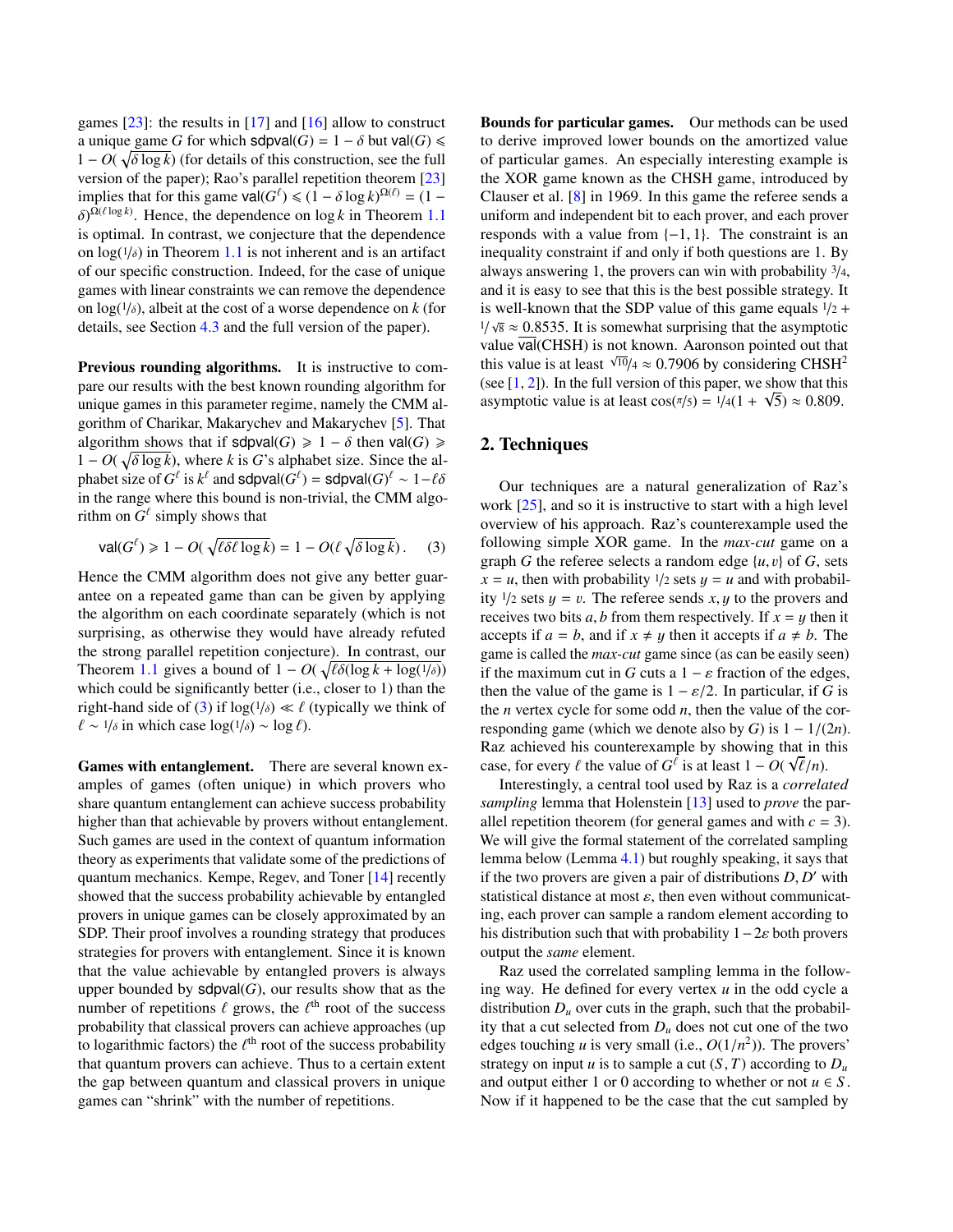the first prover on input  $u$  is the same cut as the one sampled by the second prover on input  $v$ , it would mean that if  $u = v$  then they answer the same value and if  $(u, v)$  is an edge then with high probability they answer a different value. Using the correlated sampling lemma, one can ensure that as long as the statistical distance  $\Delta(D_u, D_v)$  of  $D_u$  and  $D_v$ is at most  $\varepsilon$  for every neighboring  $u, v$  in the graph, Raz's strategy will achieve success probability  $1 - O(\varepsilon)$  (we are neglecting here the small probability that the cut misses the edge  $(u, v)$ ). It can then be shown that the question of the value of the game under parallel repetition reduces to the question of the distance of many independent samples from these distributions.

Hellinger distance and independent samples. For two distributions  $D_1, D_2$  of statistical distance  $\varepsilon$ , the statistical distance of  $D_1^{\ell}$  and  $D_2^{\ell}$  (where this denotes concatenating  $\ell$ <br>independent samples) depends quite a bit on the shape of the independent samples) depends quite a bit on the shape of the underlying distributions  $D_1$  and  $D_2$ . For example, if  $D_1$  is constantly 1 and  $D_2$  is the biased coin with  $Pr[D_2 = 1] =$  $1 - \varepsilon$ , then  $\Delta(D_1, D_2) = \varepsilon$  and  $\Delta(D_1^{\ell}, D_2^{\ell}) = 1 - (1 - \varepsilon)^{\ell} \approx \ell \varepsilon$ <br>for small  $\ell$ . On the other hand, if  $D_2$  and  $D_3$  are coins such for small  $\ell$ . On the other hand, if  $D_1$  and  $D_2$  are coins such that  $Pr[D_1 = 1] = \frac{1}{2} + \frac{\varepsilon}{2}$  and  $Pr[D_2 = 1] = \frac{1}{2} - \frac{\varepsilon}{2}$  then<br>A(*D*<sub>1</sub>, *D*<sub>2</sub>) is also equal to s but  $\Delta(D^{\ell}, D^{\ell}) = O(\sqrt{\ell})^2$  $\Delta(D_1, D_2)$  $\Delta(D_1, D_2)$  $\Delta(D_1, D_2)$  is also equal to  $\varepsilon$ , but  $\Delta(D_1^{\ell}, D_2^{\ell}) = O(\sqrt{\ell} \varepsilon)^2$ .<br>Baz uses in his paper a specific example of distributions *D*. Raz uses in his paper a specific example of distributions *D*<sup>1</sup> and  $D_2$  (that could be used for his provers' strategy) such that  $\Delta(D_1, D_2) = \Theta(1/n)$  but  $\Delta(D_1^{\ell}, D_2^{\ell}) = O(\sqrt{\ell/n})$ . In this paper, we note that the behavior of the statistical distance of product of distributions is determined by a different distance measure called the *Hellinger distance* (see Section [3\)](#page-3-1). This distance measure has a geometric interpretation, which we use to relate it to the vector solution of the semidefinite program.

More concretely, we use Raz's approach in the context of *rounding* algorithms for unique games. Such algorithms transform a solution to the semidefinite program into a valid strategy for the original game. The rounding algorithms we use involve the provers selecting a random high dimen-sional vector for every input they receive from the verifier.<sup>[3](#page-3-2)</sup> Specifically, we will define for every input *u* a distribution  $D_u$  on vectors such that if the two provers on input of *u* and v sample from the distributions  $D_u$  and  $D_v$  using the correlated sampling lemma, then the result is very likely to satisfy the predicate of the referee. The success probability of the provers depends crucially on the statistical distance between the distributions  $D_u$  and  $D_v$ . But in order to bound

the statistical distance we will actually derive a bound on the Hellinger distance between the two distributions. This has the advantage that the bound carries over nicely to the *parallel repeated* game using simple properties of the Hellinger distance. We then use the quadratic relation between the Hellinger distance and the statistical distance to obtain a two-prover strategy for the repeated game. Finally, we show how solutions to the semidefinite programming relaxation give rise to distributions with small Hellinger distance and hence a good two-prover strategy for the repeated game. Of course this high level description is glossing over some very important details, (including the choice of distributions and rounding algorithms) and these are covered in the following sections.

## <span id="page-3-1"></span>3. Preliminaries

We use boldface to denote vectors. We will often use collections of vectors that are indexed by elements of some set  $V$ . In this case, we write  $u$  for the vector indexed by the element  $u \in V$ .

Statistical distance. Let *X* and *Y* be two probability distributions over a domain  $\Omega$  (e.g., [0, 1] or  $\mathbb{R}^d$ ). Assume *X*<br>and *Y* have density functions with respect to some measure and *Y* have density functions with respect to some measure  $\mu$  (e.g., the Lebesgue measure), and let  $f$  and  $g$  denote these density functions.[4](#page-3-3) We define their *statistical distance* (also known as *total variation distance*) by

$$
\Delta(X, Y) \stackrel{\text{def}}{=} \frac{1}{2} \int_{\Omega} |f - g| \, \mathrm{d}\mu \, .
$$

Notice that for any *X* and *Y*,  $\Delta(X, Y) \in [0, 1]$ .

Hellinger distance. For *X* and *Y* as above, one defines their *Hellinger distance* H(*X*, *<sup>Y</sup>*) as the square root of

$$
H^{2}(X, Y) \stackrel{\text{def}}{=} \frac{1}{2} \int_{\Omega} \left( \sqrt{f} - \sqrt{g} \right)^{2} d\mu = 1 - \int_{\Omega} \sqrt{f g} d\mu.
$$

In other words, the Hellinger distance is the Euclidean distance between the unit vectors obtained from the density functions by taking the square root. We will mostly work with the square of the Hellinger distance,  $H^2(X, Y)$ . Notice that for any *Y* and *Y*  $H^2(Y, Y) \in [0, 1]$ that for any *X* and *Y*,  $H^2(X, Y) \in [0, 1]$ .<br>We will use the following known foot

We will use the following known facts about the Hellinger distance. The first lemma relates the Hellinger distance to the total variation distance. In the second lemma, we see how the Hellinger distance of product distributions behaves.

<span id="page-3-0"></span><sup>&</sup>lt;sup>2</sup>The best distinguisher between  $D_1^{\ell}$  and  $D_2^{\ell}$  will simply see whether The sum of the *l* samples is larger than  $\ell/2$ . The difference in expectation<br>the sum of the samples is larger than  $\ell/2$ . The difference in expectation<br>hetween these two cases is  $\varepsilon \ell$  which is equal to  $\Theta(\varepsilon \ell/\sqrt{$ the sum of the  $\ell$  samples is larger than  $\ell/2$ . The difference in expectation<br>between these two cases is  $\varepsilon\ell$ , which is equal to  $\Theta(\varepsilon\ell/\sqrt{\ell}) = \Theta(\varepsilon\sqrt{\ell})$ <br>standard deviations standard deviations.

<span id="page-3-2"></span><sup>3</sup>We note that this is in contrast to standard rounding algorithms for semidefinite programs that typically select some global vectors to use in all cases; our case is different since the distribution of vectors we choose depends on the input query (i.e., vertex in the case of games on graphs).

<span id="page-3-4"></span><span id="page-3-3"></span> $4$ In more precise terms, we require *X* and *Y* to be absolutely continuous with respect to  $\mu$ , and we let  $f$  and  $g$  be their Radon-Nikodym derivatives with respect to  $\mu$ .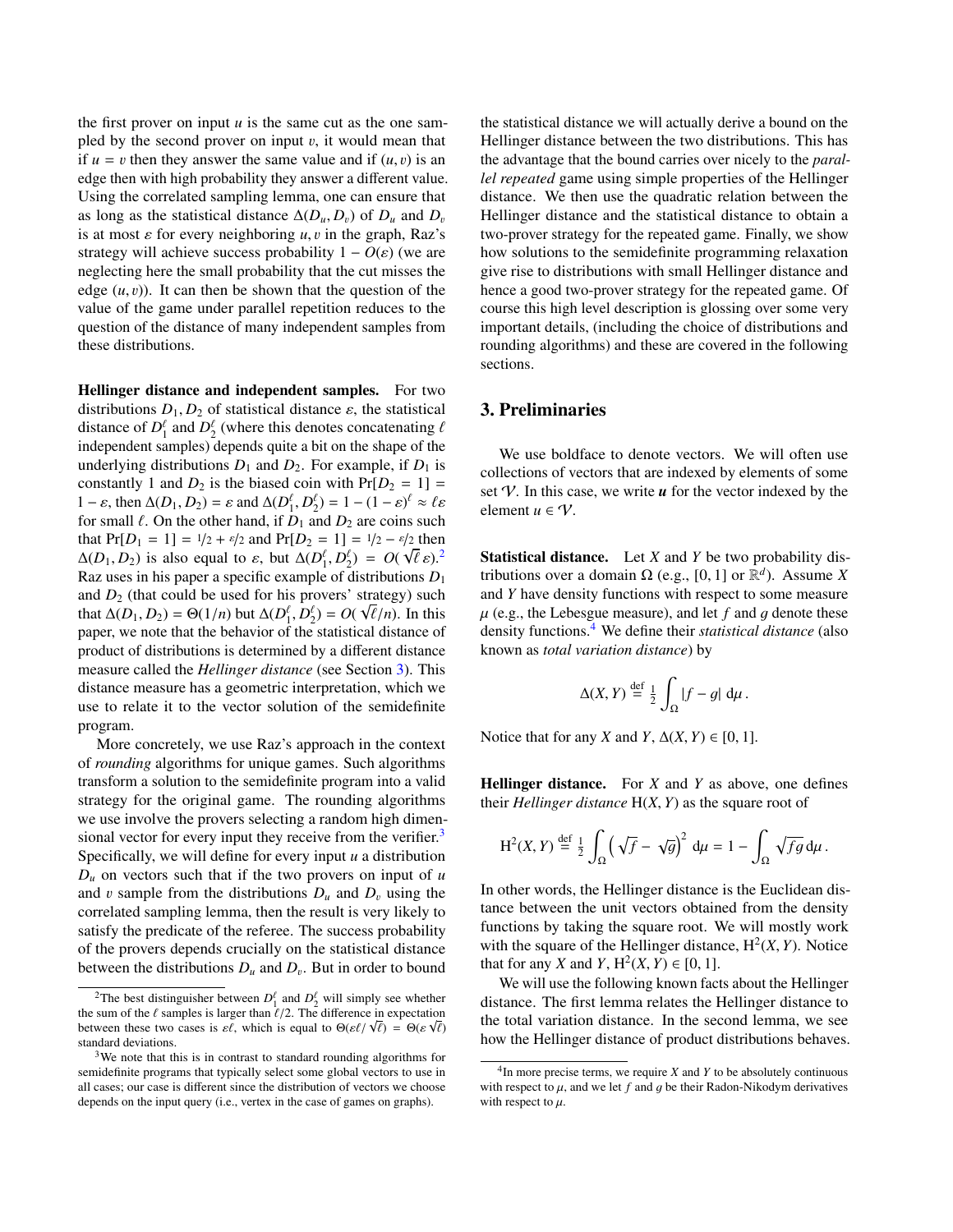**Maximize** (*u*,v,π)∼*<sup>G</sup>*  $\sum_{i\in[k]}\langle u_i, v_{\pi(i)}\rangle$  (4)

Subject to  $\sum_{i \in [k]} ||u_i||_2^2$ 

<span id="page-4-0"></span>
$$
\langle u_i, u_j \rangle = 0 \qquad (u \in \mathcal{V}, i \neq j \in [k]) \quad (6)
$$

 $(u \in V)$  (5)

**Figure 1.** A semidefinite programming formulation of a unique game  $G$ . The variables are vectors  $u_i$  for every query *u* and every  $i \in [k]$ . Notice that the objective function can be equivalently written as  $1 - \frac{1}{2} \mathsf{E}_{(u,v,\pi) \sim G} \sum_{i \in [k]} ||u_i - v_{\pi(i)}||_2^2$ .

Lemma 3.1 ([\[20,](#page-9-14) [22\]](#page-9-15)). *For any two distributions X and Y,*

$$
H2(X, Y) \le \Delta(X, Y) \le \sqrt{H2(X, Y)(2 - H2(X, Y))}
$$
  

$$
\le \sqrt{2} H(X, Y).
$$

<span id="page-4-2"></span>**Lemma 3.2.** *Let*  $\{X_1, \ldots, X_\ell\}$  *and*  $\{Y_1, \ldots, Y_\ell\}$  *be two families of distributions. Then,*

$$
H^2(X_1 \otimes \cdots \otimes X_\ell, Y_1 \otimes \cdots \otimes Y_\ell)
$$
  
=  $1 - \prod_{i=1}^\ell (1 - H^2(X_i, Y_i)) \le \sum_{i=1}^\ell H^2(X_i, Y_i).$ 

Here,  $X_1 \otimes \cdots \otimes X_\ell$  denotes the product of the distributions  $X_1, \ldots, X_\ell$ , i.e., the distribution obtained by taking independent samples of  $Y_1, \ldots, Y_\ell$ dent samples of  $X_1, \ldots, X_\ell$ .<br>Note that as a corollar

Note that as a corollary of these two lemmas we obtain that for any two distributions  $D_1$  and  $D_2$ ,  $\Delta(D_1^{\ell}, D_2^{\ell}) =$  $O(\sqrt{\ell} H(D_1, D_2)).$ <br>The Hellinger

The Hellinger distance defines a metric on distributions.

<span id="page-4-3"></span>Lemma 3.3. *For any three distributions X, Y, and Z,*

$$
H(X, Y) \le H(X, Z) + H(Z, Y).
$$

Finally, we state a useful lemma about the Hellinger distance between convex combinations.

<span id="page-4-4"></span>Lemma 3.4. *Let X be a convex combination of the distributions*  $\{X_1, \ldots, X_\ell\}$  *with coefficients*  $\alpha_i$  *and let Y be a convex*  $combination of  $\{Y_1, \ldots, Y_\ell\}$  with coefficients  $\beta_i$ . Then,$ 

$$
H^{2}(X, Y) \le \sum_{i} \sqrt{\alpha_{i}\beta_{i}} H^{2}(X_{i}, Y_{i}) + H^{2}(\alpha, \beta).
$$

We omit the (simple) proofs of these lemmas from this extended abstract (see the survey [\[11\]](#page-9-16) and the references therein).

#### 3.1. Unique Games and Semidefinite Relaxation

We represent a *unique game G* as a distribution over triples  $(u, v, \pi)$  where *u* and *v* are *queries* and  $\pi$  is a permutation of the *alphabet* [*k*] of *G*. This representation differs

slightly from the one used in earlier work, but it turns out to be very convenient, especially when dealing with parallel repetition. We say that a game is a two-prover game if the supports of the first and second component are disjoint. Our results all hold for general (not necessary two-prover) unique games, but note that essentially all known upper bounds on the value of repeated unique games are known to hold only in the two-prover case [\[10,](#page-9-8) [24,](#page-9-3) [13,](#page-9-4) [23\]](#page-9-5).

We denote by  $V$  the set of possible queries, i.e., the support of the first and second components of the distribution *G*. A *solution* (also called *strategy*) for the game *G* is a collection  $\{l_u\}_{u \in V}$  of *labels* in [k]. The *value* of such a solution is the probability

<span id="page-4-1"></span>
$$
\Pr_{(u,v,\pi)\sim G}[\pi(l_u) = l_v]. \tag{7}
$$

The maximum of [\(7\)](#page-4-1) over all possible solutions is denoted by  $val(G)$ .

The semidefinite program given in Figure  $1$  is a natural relaxation of the value of a game. Let sdpval(*G*) denote the optimum of this program. To see why  $sdpval(G) \geq val(G)$ for any game *G*, notice that any solution  $\{l_u\}_{u \in V}$  of *G* can be converted into a feasible solution of the SDP by setting for each  $u \in \mathcal{V}$  the vector  $u_{l_u}$  corresponding to the label  $l_u$  to some globally fixed unit vector, and all other *k* − 1 vectors to zero.

The  $\ell$ -fold repetition of a game corresponds to the  $\ell$ fold product of the distribution *G*. We use the notations  $u = (u^{(1)}, \dots, u^{(0)})$  and  $\pi = (\pi^{(1)}, \dots, \pi^{(0)})$  to denote the queries<br>and nermutations of  $G^{\ell}$  respectively. If G is a two-prover and permutations of  $G^{\ell}$ , respectively. If *G* is a two-prover game, then following an approach of Feige and Lovász [[10\]](#page-9-8) one can show that  $sdpval(G^{\ell}) = sdpval(G)^{\ell}$  [\[21,](#page-9-9) [14\]](#page-9-13).

# 4. Correlated Distributions, Repeated Unique Games, and Hellinger Distances

In this section we give our main "meta lemma" (Lemma [4.5\)](#page-5-1) that allows to derive strategies for two-prover unique games from families of distributions with bounded Hellinger distance. Our results for XOR and general unique games will be derived by "plugging in" suitable distributions into this lemma. (Raz's result [\[25\]](#page-9-7) can also be viewed in this framework.) The main tool we use is the *correlated sampling lemma*.

#### 4.1. The Correlated Sampling Lemma

Consider two computationally unbounded provers that share a source of randomness *Z* but cannot communicate with each other. Assume we have some finite family of distributions  ${R_u}_{u \in V}$  over a domain  $\Omega$ . The first prover is given an index  $u \in V$ , the second prover is given  $v \in V$ and they want to sample an element  $r_u(Z)$  and  $r_v(Z)$  from distributions  $R_u$  and  $R_v$ , respectively. The next lemma shows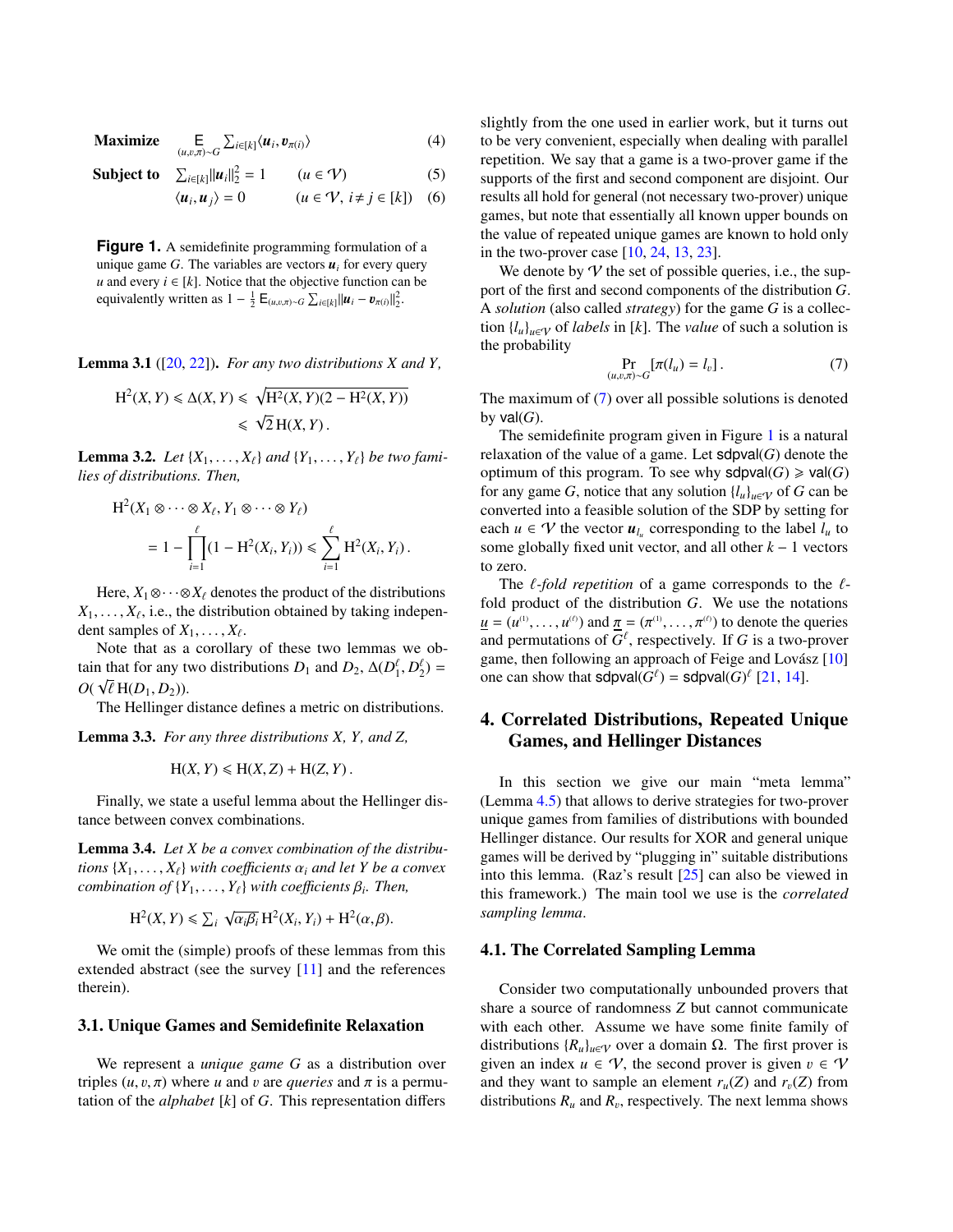that using shared randomness, the provers can correlate their samples such that provided  $R_u$  and  $R_v$  are statistically close, they end up with the same sample (i.e.,  $r_u(Z) = r_v(Z)$ ) with high probability.

<span id="page-5-0"></span>**Lemma 4.1.** *Let*  ${R_u}_{u \in V}$  *be a family of distributions over some domain* Ω*. Then, there exists a family of functions*  ${r_u : [0, 1] \rightarrow \Omega}_{u \in V}$  *such that if Z is a random variable uniformly distributed in* [0, 1]*, then for every*  $u \in V$ *,*  $r_u(Z)$  *is distributed according to*  $R_u$ *, and for every*  $u, v \in V$ *,* 

$$
Pr[r_u(Z) = r_v(Z)] = \frac{1 - \Delta(R_u, R_v)}{1 + \Delta(R_u, R_v)} \ge 1 - 2\Delta(R_u, R_v).
$$

In this paper we actually use a continuous version of the lemma, but it can be easily reduced to the discrete lemma by using a sufficiently fine discretization of the domain. (We omit the details in this extended abstract.)

The proof of the lemma uses a technique that has been used in several instances in computer science. Broder [\[4\]](#page-9-17) used this technique for sketching sets, while the (discrete version of the) correlated sampling lemma was first proven by Kleinberg and Tardos [\[19\]](#page-9-18) in the context of rounding algorithms for linear programs (see also [\[6,](#page-9-19) Sec 4.1]). It was rediscovered and used in the proof of the parallel repetition theorem by Holenstein [\[13\]](#page-9-4).

The idea of the proof is simplest to describe in the case that every distribution  $R_u$  is uniform over some set  $S_u$  from a finite universe, and the sets  $S_u$  all have the same cardinality. In this case the provers can simply interpret the shared randomness as a random ordering of the universe and each prover outputs on input *u* the element  $r_u(Z)$  that is the minimal element in  $S_u$  according to this order. Clearly,  $r_u(Z)$  is distributed uniformly in  $S_u$ . On the other hand,  $\Pr[r_u(Z) = r_v(Z)] = |S_u \cap S_v|/|S_u \cup S_v|$ , which is equal to  $(1 - \Delta(R - R_v))(1 + \Delta(R - R_v))$ . For an arbitrary distribution  $(1 - \Delta(R_u, R_v))/(1 + \Delta(R_u, R_v))$ . For an arbitrary distribution *R*, we can emulate the previous approach by duplicating every element *r* in the support of *R* a number of times that is proportional to  $Pr[R = r]$ .

## 4.2. From Correlated Distributions to Strategies for Unique Games

**Definition 4.2.** A family  ${X_u}_{u \in V}$  of distributions of the form  $X_u = (R_u, L_u)$  supported on  $\Omega \times [k]$  is called a *distributional strategy* if for every  $u \in V$ ,  $L_u$  is a function of  $R_u$ , i.e., for every  $u \in V$  and every *r* in the support of  $R_u$ , there is exactly one  $i \in [k]$  such that the pair  $(r, i)$  is in the support of the distribution  $X_u$ . Equivalently, we can say that for every *u* ∈ *V* and every *i* ≠ *j* ∈ [*k*], the supports of the conditional distributions  $[R_u | L_u = i]$  and  $[R_u | L_u = j]$  are disjoint.

We can think of the random variable *R<sup>u</sup>* as a *random seed* that determines a *label*  $L_u$  for the query  $u \in \mathcal{V}$ .

If a unique game *G* has value at least  $1 - \varepsilon$ , it is easy to construct a distributional strategy  ${X_u}_{u \in V}$  such that

<span id="page-5-2"></span>
$$
\mathop{\mathsf{E}}_{(u,v,\pi)\sim G} \Delta(\pi.X_u,X_v) \leq \varepsilon\,,\tag{8}
$$

where  $\pi$ . $X_u$  denotes the distribution obtained from  $X_u$  =  $(R_u, L_u)$  by applying  $\pi$  to the second component, that is,

$$
\pi.X_u \stackrel{\text{def}}{=} (R_u, \pi(L_u)).
$$

For instance, take  $\Omega = \{1\}$  to be a singleton, and set each  $X_u$ to be constantly  $(1, l_u)$  where  $l_u \in [k]$  is the label given to *u*.

On the other hand, the next lemma shows that if a distributional strategy satisfies [\(8\)](#page-5-2) for a game *G*, then *G* has value at least  $1 - 2\varepsilon$ .

<span id="page-5-4"></span>**Lemma 4.3.** *Suppose*  ${X_u}_{u \in V}$  *is a distributional strategy for a unique game G. Then,*

$$
\text{val}(G) \geq 1 - 2 \underset{(u,v,\pi) \sim G}{\mathsf{E}} \Delta(\pi.X_u, X_v). \tag{9}
$$

The proof relies on the correlated sampling lemma (Lemma [4.1\)](#page-5-0). A distributional strategy  ${X_u}_{u \in V}$  is rounded to a solution  $\{l_u\}_{u \in V}$  as follows: We apply Lemma [4.1](#page-5-0) to obtain functions  $r_u: [0, 1] \to \Omega$ . Then, we choose a random number *Z* uniformly from [0, 1]. Now, for every  $u \in V$ , we can uniquely determine a label  $l_u$  such that  $(r_u(Z), l_u)$  is in the support of  $X_u$ . These labels  $\{l_u\}_{u \in V}$  form our solution. For the detailed proof, see Appendix [A.1.](#page-9-20)

Remark 4.4. The above lemma is implicit in the analysis of an approximation algorithm for unique games by Chlamtac, Makarychev, and Makarychev [\[7\]](#page-9-21). Their algorithm obtains strategies for unique games from certain embeddings into *L*1-space. It is easy to construct such an embedding from a distributional strategy. For details, see the full version of the paper.

<span id="page-5-1"></span>Lemma 4.5. *Let G be a unique game. Suppose there exists a distributional strategy*  ${X_u}_{u \in V}$  *such that* 

<span id="page-5-3"></span>
$$
\mathsf{E}_{(u,v,\pi)\sim G} \mathsf{H}^2(\pi.X_u, X_v) \leq \delta \,. \tag{10}
$$

*Then, for every*  $\ell \in \mathbb{N}$ *, the*  $\ell$ *-fold repetition of G has value* 

$$
\text{val}(G^{\ell}) \geq 1 - 2\sqrt{2\ell\delta}.
$$

*Proof.* For  $\underline{u} = (u^{(1)}, \dots, u^{(0)}) \in \mathcal{V}^{\ell}$ , let  $X_{\underline{u}}$  denote the prod-<br>uct distribution  $X_{(1)} \otimes \cdots \otimes X_{(\ell)}$ . Note that  $\{X_{(1)}, \dots, X_{(\ell)}\}$ uct distribution  $X_{u^{(1)}} \otimes \cdots \otimes X_{u^{(\ell)}}$ . Note that  $\{X_{\underline{u}}\}_{\underline{u} \in \mathcal{V}^{\ell}}$  is a distributional strategy for the  $\ell$ -fold repeated game  $G^{\ell}$ . By<br>Lemma 3.2 (subadditivity of  $H^2$  for product distributions) Lemma [3.2](#page-4-2) (subadditivity of  $H^2$  for product distributions), the bound  $(10)$  implies that

$$
\mathcal{E}_{(\underline{u}, \underline{v}, \underline{\tau}) \sim G'} H^2(\underline{\pi}.X_{\underline{u}}, X_{\underline{v}})
$$
\n
$$
\leq \mathcal{E}_{(\underline{u}, \underline{v}, \underline{\tau}) \sim G'} H^2(\pi^{(1)} . X_{u^{(1)}}, X_{v^{(1)}}) + \dots + H^2(\pi^{(\ell)}.X_{u^{(\ell)}}, X_{v^{(\ell)}}) \leq \ell \delta.
$$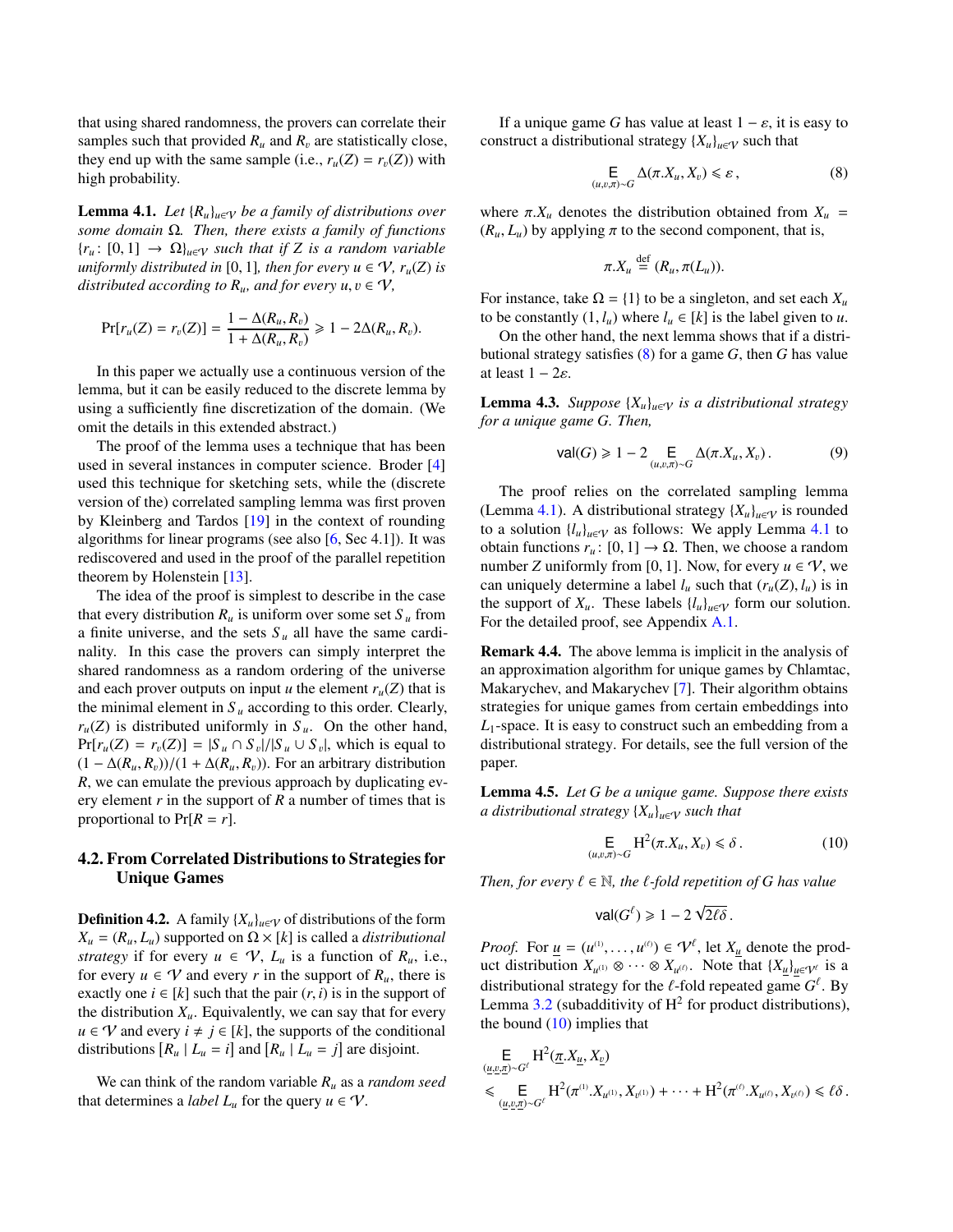Hence, by Lemma [3.1](#page-3-4) and the concavity of the square root function, √

$$
\mathsf{E}_{(\underline{u},\underline{v},\underline{\pi})\sim G^{\ell}}\Delta(\underline{\pi},X_{\underline{u}},X_{\underline{v}})\leqslant \sqrt{2\ell\delta}\,,
$$

which implies by Lemma [4.3](#page-5-4) that  $\text{val}(G^{\ell}) \geq 1 - 2\sqrt{2\ell\delta}$ .  $\Box$ 

It is crucial for our results that the above lemma is based on the square of the Hellinger distance, and not on the total variation distance, since the former can be quadratically smaller than the latter. Moreover, as we shall see next, the square of the Hellinger distance can be related to the objective function of the semidefinite relaxation.

# <span id="page-6-1"></span>4.3. From SDP Solutions to Correlated Distributions

In this section, we state three results that will allow us to relate the left-hand side of [\(10\)](#page-5-3) to one minus the value of an optimal solution of the semidefinite program in Figure [1.](#page-4-0) We present proofs for the first two lemmata in Section [5.](#page-7-0) The proof for the third lemma is deferred to the full version of the paper.

<span id="page-6-5"></span>**Lemma 4.6.** *Let*  $t \ge 1$  *and let*  $\{u_i\}_{i \in \mathcal{V}, i \in [k]}$  *be a feasible solution of the SDP in Figure [1.](#page-4-0) Then, there exists a distributional strategy*  ${X_u}_{u \in V}$  *such that for every triple*  $(u, v, \pi)$ *,* 

<span id="page-6-2"></span>
$$
H^{2}(\pi.X_{u}, X_{v}) \le O(t) \cdot \sum_{i \in [k]} \frac{1}{2} ||u_{i} - v_{\pi(i)}||^{2} + k \cdot 2^{-t}. \quad (11)
$$

For the case  $k = 2$ , a stronger upper bound holds.

<span id="page-6-7"></span>**Lemma 4.7.** *Let*  $k = 2$  *and let*  $\{u_i\}_{u \in \mathcal{V}, i \in [k]}$  *be a feasible solution of the SDP in Figure [1.](#page-4-0) Then, there exists a distributional strategy*  ${X_u}_{u \in V}$  *such that for every triple*  $(u, v, \pi)$ *,* 

$$
H^2(\pi.X_u,X_v)\leq 2\cdot \sum_{i\in[k]}\frac{1}{2}||u_i-v_{\pi(i)}||^2.
$$

Let  $\Gamma$  be some Abelian group of order *k* (e.g.,  $\mathbb{Z}_k$ ) whose elements are identified with [*k*] in some fixed arbitrary way. We say that a permutation  $\pi$  on  $\Gamma$  is a  $\Gamma$ -*shift* if there exists an  $s \in \Gamma$  such that for all  $a \in \Gamma$ ,  $\pi(a) = a + s$ . Unique games that use only Γ-shifts are known as *linear games* or  $\Gamma$ -Max2L $N(k)$  *instances* (e.g., [\[14,](#page-9-13) [16\]](#page-9-11)). For such games, the additive term  $k \cdot 2^{-t}$  in [\(11\)](#page-6-2) can be avoided at the cost of a worse multiplicative dependency on *k*.

<span id="page-6-6"></span>**Lemma 4.8.** *Let*  $\{u_i\}_{i \in \mathcal{V}, i \in [k]}$  *be a feasible SDP solution and let* Γ *be as above. Then there exists a distributional strategy*  ${X_u}_{u \in V}$  *such that for every triple*  $(u, v, \pi)$  *with*  $\pi$  *a*  $\Gamma$ *-shift,* 

$$
H^{2}(\pi.X_{u}, X_{v}) \leq c_{k} \cdot \sum_{i \in [k]} \frac{1}{2} ||u_{i} - v_{\pi(i)}||^{2}, \qquad (12)
$$

*where c<sup>k</sup> is a factor depending only on k.*

Remark 4.9. In order to illustrate the basic idea of the construction of distributional strategies from SDP solutions, let us consider the following special case. Suppose  ${u_i}_{u \in V, i \in [k]}$ is a feasible SDP solution such that every vector  $u_i \in \mathbb{R}^d$  has only *nonnegative* coordinates (with respect to the canonical basis of  $\mathbb{R}^d$ ). Then, let  $\{X_u\}_{u \in \mathcal{V}}$  be the distributional strategy such that

<span id="page-6-4"></span>
$$
Pr[X_u = (r, i)] = u_i(r)^2, \qquad (13)
$$

for  $r \in [d]$  and  $i \in [k]$  where  $u_i(r)$  denotes the  $r^{\text{th}}$  coordinate of  $u_i$ . The above equation specifies probability distributions over  $[d] \times [k]$ , because  $\sum_{i \in [k], r \in [d]} Pr[X_u = (r, i)] = \sum_{i \in [k]} ||u_i||^2 = 1$ . The nonnegativity and orthogonality of  $u_i$  $u_{i\in[k]} ||u_i||^2 = 1$ . The nonnegativity and orthogonality of *u<sub>i</sub>* and  $u_j$  imply that the conditional distributions  $[R_u | L_u = i]$ and  $[R_u | L_u = j]$  have disjoint support. Hence,  $\{X_u\}_{u \in V}$  is indeed a distributional strategy. On the other hand, we have for every triple  $(u, v, \pi)$ .

<span id="page-6-3"></span>
$$
H^{2}(\pi.X_{u}, X_{v}) = \sum_{i \in [k]} \frac{1}{2} ||u_{i} - v_{\pi(i)}||^{2}.
$$
 (14)

If the vectors  ${u_i}_{i \in V, i \in [k]}$  have negative entries, the right hand side of [\(14\)](#page-6-3) is still an upper bound on  $H^2(\pi, X_u, X_v)$ .<br>However, the family of distributions  $\{X_t\}_{t\in\mathbb{R}}$  constructed However, the family of distributions  ${X_u}_{u \in V}$  constructed in [\(13\)](#page-6-4) will in general fail to be a distributional strategy if the solution vectors have negative entries.

### <span id="page-6-0"></span>4.4. Putting it Together

Combining Lemma [4.3](#page-5-4) and the Lemmata [4.6](#page-6-5)[–4.8,](#page-6-6) we get the following theorem which implies Theorem [1.1](#page-1-2) (rounding parallel repetitions of general unique games) and Theorem [1.2](#page-1-3) (rounding parallel repetitions of XOR games).

**Theorem 4.10.** *For every*  $\ell \in \mathbb{N}$  *and every unique game G*  $\omega$  *it is structure in*  $\lambda$   $\Omega$  *set if*  $\lambda$  *i*  $-\lambda$  *j*  $\lambda$  *j*  $\lambda$  *j*  $\lambda$ *f s j*  $\lambda$  *j*  $\lambda$  *j*  $\lambda$  *j*  $\lambda$  *j*  $\lambda$  *j*  $\lambda$  *j*  $\lambda$ *with* sdpval(*G*)  $\geq 1 - \delta$ , we have val(*G*<sup>t</sup>)  $\geq 1 - 2\sqrt{2s\ell\delta}$ , *where*

- *– s* = *O*(log( *k*/δ)) *if <sup>G</sup> is a unique game with alphabet* [*k*]*,*
- *– s* = 2 *if G is an XOR game (i.e., k* = 2*),*
- *–*  $s = c_k$  *if G is an instance of*  $\Gamma$ -MAX2LIN(*k*)*.*

*Proof.* Suppose *G* is a unique game on alphabet [*k*] with sdpval(*G*)  $\geq 1 - \delta$ . Let  $\{u_i\}_{i \in \mathcal{V}, i \in [k]}$  be an optimal SDP solution for *G*. Note that

$$
\mathsf{E}_{(u,v,\pi)\sim G} \tfrac{1}{2} ||u_i - v_{\pi(i)}||^2 = 1 - \mathsf{E}_{(u,v,\pi)\sim G} \langle u_i, v_{\pi(i)} \rangle \le \delta.
$$

We apply Lemma [4.6](#page-6-5) for  $t = \log(k/\delta)$  to obtain a distributional strategy that satisfies strategy that satisfies

$$
\mathsf{E}_{(u,v,\pi)\sim G} \mathrm{H}^2(\pi.X_u,X_v) \leq O(t) \cdot \delta + k \cdot 2^{-t} = O(\delta \log(k/\delta)).
$$

Now Lemma [4.5](#page-5-1) implies that  $\text{val}(G^{\ell}) \geq 1 - O(\sqrt{\ell \delta \log(k/\delta)})$ <br>for any  $\ell \in \mathbb{N}$ . The proof for the case that G is an XOR for any  $\ell \in \mathbb{N}$ . The proof for the case that *G* is an XOR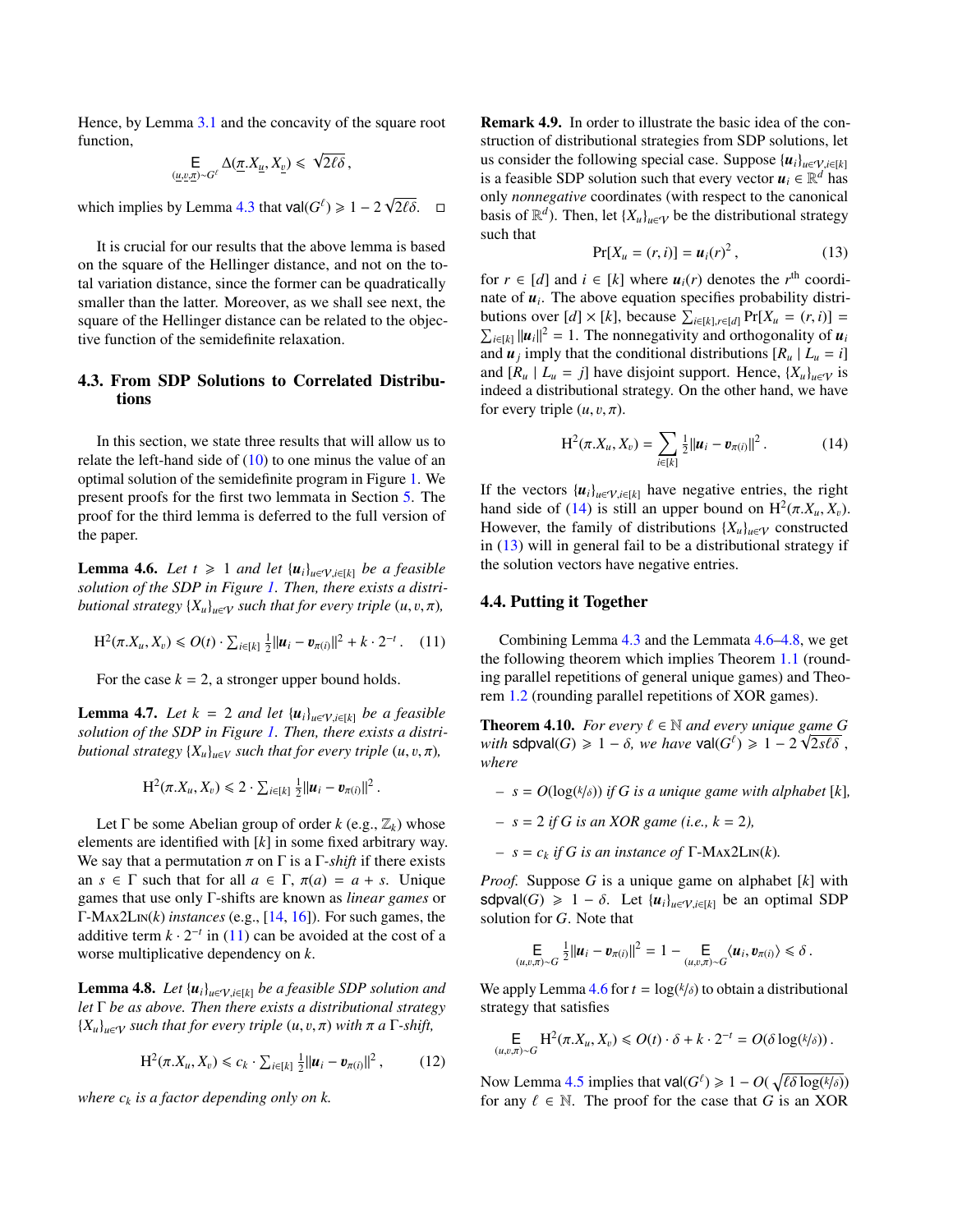game or an instance of  $\Gamma$ -M<sub>AX</sub>2L<sub>IN</sub> $(k)$  is the same; the only change is that instead of Lemma [4.6](#page-6-5) we apply Lemma [4.7](#page-6-7) or Lemma  $4.8$  to obtain a distributional strategy.  $\Box$ 

# <span id="page-7-0"></span>5. Constructions of Correlated Distributions from SDP Solutions

### 5.1. Proof of Lemma [4.7](#page-6-7)

**Lemma [4.7](#page-6-7)** (Restated). Let  $k = 2$  *and let*  $\{u_i\}_{i \in \mathcal{V}, i \in [k]}$  *be a feasible solution of the SDP in Figure [1.](#page-4-0) Then, there exists a distributional strategy* {*Xu*}*u*∈*<sup>V</sup> such that for every triple*  $(u, v, \pi)$ ,

$$
H^{2}(\pi.X_{u}, X_{v}) \leq 2 \cdot \sum_{i \in [k]} \frac{1}{2} ||u_{i} - v_{\pi(i)}||^{2}
$$

Let  $\{u_i\}_{u \in \mathcal{V}, i \in [k]}$  be a feasible SDP solution with  $u_i \in \mathbb{R}^d$ . For each  $u \in V$ , let *u* denote the unit vector  $u_1 - u_2 \in \mathbb{R}^d$ . We consider the distributional strategy  ${X_u}_{u \in V}$  defined by

$$
Pr[X_u = (r, i)] = \begin{cases} u(r)^2 & \text{if sign } u(r) = (-1)^i, \\ 0 & \text{otherwise.} \end{cases}
$$

Here  $u(r)$  denotes the  $r<sup>th</sup>$  coordinate of  $u$ . In other words, we choose *r* according to the probability distribution given by  $u(1)^2, \ldots, u(d)^2$  and then set *i* to be 1 or 2 depending on the sign of  $u(r)$ sign of  $u(r)$ .

Let us first consider the case that  $\pi$  is the identity permutation. The square of the Hellinger distance of  $X_u$  and  $X_v$  can be upper bounded by

$$
H^{2}(X_{u}, X_{v}) = \frac{1}{2} \sum_{\substack{r \in [n], \\ \text{sign } u(r) = \text{sign } v(r)}} {\left( u(r) - v(r) \right)}^{2} + \frac{1}{2} \sum_{\substack{r \in [n], \\ \text{sign } u(r) \neq \text{sign } v(r)}} u(r)^{2} + v(r)^{2}
$$
  
\$\leq \frac{1}{2} ||u - v||^{2} = \frac{1}{2} ||(u\_{1} - v\_{1}) - (u\_{2} - v\_{2})||^{2}\$.

The triangle inequality implies  $H^2(X_u, X_v) \le \frac{1}{2} (||u_1 - v_1|| + ||u_2 - v_2||^2)$  as desired If  $\pi$  is  $||u_2 - v_2||^2 \le ||u_1 - v_1||^2 + ||u_2 - v_2||^2$ , as desired. If  $\pi$  is<br>the permutation  $\pi(i) = 3 - i$ , then the same calculation as the permutation  $\pi(i) = 3 - i$ , then the same calculation as before shows  $H^2(\pi, X_u, X_v) \le \frac{1}{2} ||u + v||^2$ . Again, the triangle<br>inequality implies  $H^2(\pi X, X_v) \le ||u + v||^2 + ||u - v||^2$ inequality implies  $H^2(\pi, X_u, \tilde{X}_v) \le ||u_1 - v_2||^2 + ||u_2 - v_1||^2$ .<br>Since there are no other permutations for  $k - 2$ , the proof is Since there are no other permutations for  $k = 2$ , the proof is complete.

# 5.2. Proof of Lemma [4.6](#page-6-5)

**Lemma [4.6](#page-6-5)** (Restated). Let  $t \geq 1$  and let  $\{u_i\}_{u \in V, i \in [k]}$  be a *feasible solution of the SDP in Figure [1.](#page-4-0) Then, there exists a distributional strategy*  ${X_u}_{u \in V}$  *such that for every*  $(u, v, \pi)$ *,* 

<span id="page-7-4"></span>
$$
H^{2}(\pi.X_{u}, X_{v}) \leq O(t) \cdot \sum_{i \in [k]} \frac{1}{2} ||u_{i} - v_{\pi(i)}||^{2} + k \cdot 2^{-t}. \quad (15)
$$

Let  $\{u_i\}_{u \in \mathcal{V}, i \in [k]}$  be a feasible SDP solution with  $u_i \in \mathbb{R}^d$ . The distributional strategy  ${X_u}_{u \in V}$  we construct will consist of distributions  $X_u = (R_u, L_u)$  over  $\Omega \times [k]$  with  $\Omega = \mathbb{R}^d$ .<br>The basic building blocks of our constructions are di-

The basic building blocks of our constructions are distributions of the following kind: For  $w \in \mathbb{R}^d$ , let  $D_w$  denote the distribution over  $\mathbb{R}^d$  whose density at  $\mathbf{x} \in \mathbb{R}^d$  is equal to distribution over  $\mathbb{R}^d$  whose density at  $x \in \mathbb{R}^d$  is equal to

$$
\gamma_{\sigma,\mathbf{w}}(\mathbf{x}) \stackrel{\text{def}}{=} \frac{1}{(2\pi)^{n/2}\sigma^n} \cdot \exp\left(-\frac{1}{2} \left\| \frac{1}{\sigma}(\mathbf{x}-\mathbf{w}) \right\|^2_2\right)
$$

Here  $\sigma$  is a parameter that we choose as  $\sigma = 1/c \sqrt{t}$  for some large enough constant  $C > 0$ . The distribution  $D$  is the large enough constant  $C > 0$ . The distribution  $D_w$  is the standard *d*-dimensional Gaussian distribution translated by the vector  $\boldsymbol{w}$  and scaled by the factor  $\sigma$ .

For  $u \in V$  and  $i \in [k]$ , we define a distribution  $X_u^{(i)} =$  $(R_u^0, L_u^0)$  over  $\mathbb{R}^d \times [k]$  as follows. The first component  $R_u^0$ <br>*is distributed according to D<sub>s</sub> where we denote by*  $\tilde{m}$  *the* is distributed according to  $D_{\tilde{u}_i}$ , where we denote by  $\tilde{w}$  the unit vector  $\frac{1}{L}w$  in direction  $w$ . The second component  $I^{\omega}$ unit vector  $\frac{1}{\|w\|}w$  in direction w. The second component  $L^0_u$ <br>is equal to the index  $i \in [h]$  for which the projection of  $B^{(i)}$ is equal to the index  $j \in [k]$  for which the projection of  $R_u^0$ on  $\tilde{u}_j$  is largest. Formally, the density function  $f$  of  $X_u^{(i)}$  is

$$
f(\mathbf{x},j) = \begin{cases} \gamma_{\sigma,\tilde{\mathbf{u}}_i}(\mathbf{x}) & \text{if } \langle \mathbf{x}, \tilde{\mathbf{u}}_j \rangle > \max_{h \in [k] \setminus \{j\}} \langle \mathbf{x}, \tilde{\mathbf{u}}_h \rangle, \\ 0 & \text{otherwise.} \end{cases}
$$

Finally, we define the distribution  $X_u$  as the convex combination of the distributions  $X_u^{(1)}, \ldots, X_u^{(k)}$  with coefficients  $||u \cdot ||^2$  $\|\bm{u}_1\|^2, \ldots, \|\bm{u}_k\|^2.$ <br>The following

The following claim shows that we can upper bound the Hellinger distance of  $D_u$  and  $D_v$  in terms of the Euclidean distance of x and x distance of  $u$  and  $v$ .

<span id="page-7-3"></span>**Claim 5.1.** *For any two vectors*  $\mathbf{u}, \mathbf{v} \in \mathbb{R}^d$ ,

<span id="page-7-2"></span>
$$
H^{2}(D_{u}, D_{v}) \leq \frac{1}{\sigma^{2}} \|u - v\|^{2}.
$$
 (16)

*Proof.* For any  $x \in \mathbb{R}^d$ , one gets

$$
\sqrt{\gamma_{\sigma,u}(x) \cdot \gamma_{\sigma,v}(x)} = \frac{1}{(2\pi)^{n/2} \sigma^n} \cdot e^{-\frac{1}{4} ||\frac{1}{\sigma}(x-u)||^2 - \frac{1}{4} ||\frac{1}{\sigma}(x-v)||^2}
$$
  
\n
$$
= \frac{1}{(2\pi)^{n/2} \sigma^n} \cdot e^{-\frac{1}{8} ||\frac{1}{\sigma}(2x-(u+v))||^2 - \frac{1}{8} ||\frac{1}{\sigma}(u-v)||^2}
$$
  
\n
$$
= \exp\left(-\frac{1}{8} ||\frac{1}{\sigma}(u-v)||^2\right) \cdot \gamma_{\sigma,\frac{1}{2}(u+v)}(x)
$$
  
\n
$$
\geq (1 - \frac{1}{\sigma^2} ||u-v||^2) \cdot \gamma_{\sigma,\frac{1}{2}(u+v)}(x), \quad (17)
$$

where the second equality follows by the parallelogram law,  $||a||^2 + ||b||^2 = \frac{1}{2} ||a + b||^2 + \frac{1}{2} ||a - b||^2$ , and the last step follows from the fact that  $1 + x \leq e^x$  for all  $x \in \mathbb{R}$ .

Thus, the Hellinger distance of  $D_u$  and  $D_v$  satisfies

$$
H^{2}(D_{u}, D_{v}) = 1 - \int \sqrt{\gamma_{\sigma, u} \gamma_{\sigma, v}} \leq 1 - (1 - \frac{1}{\sigma^{2}} ||u - v||^{2}) \int \gamma_{\sigma, \frac{1}{2}(u + v)} = \frac{1}{\sigma^{2}} ||u - v||^{2}.
$$

<span id="page-7-1"></span> $\Box$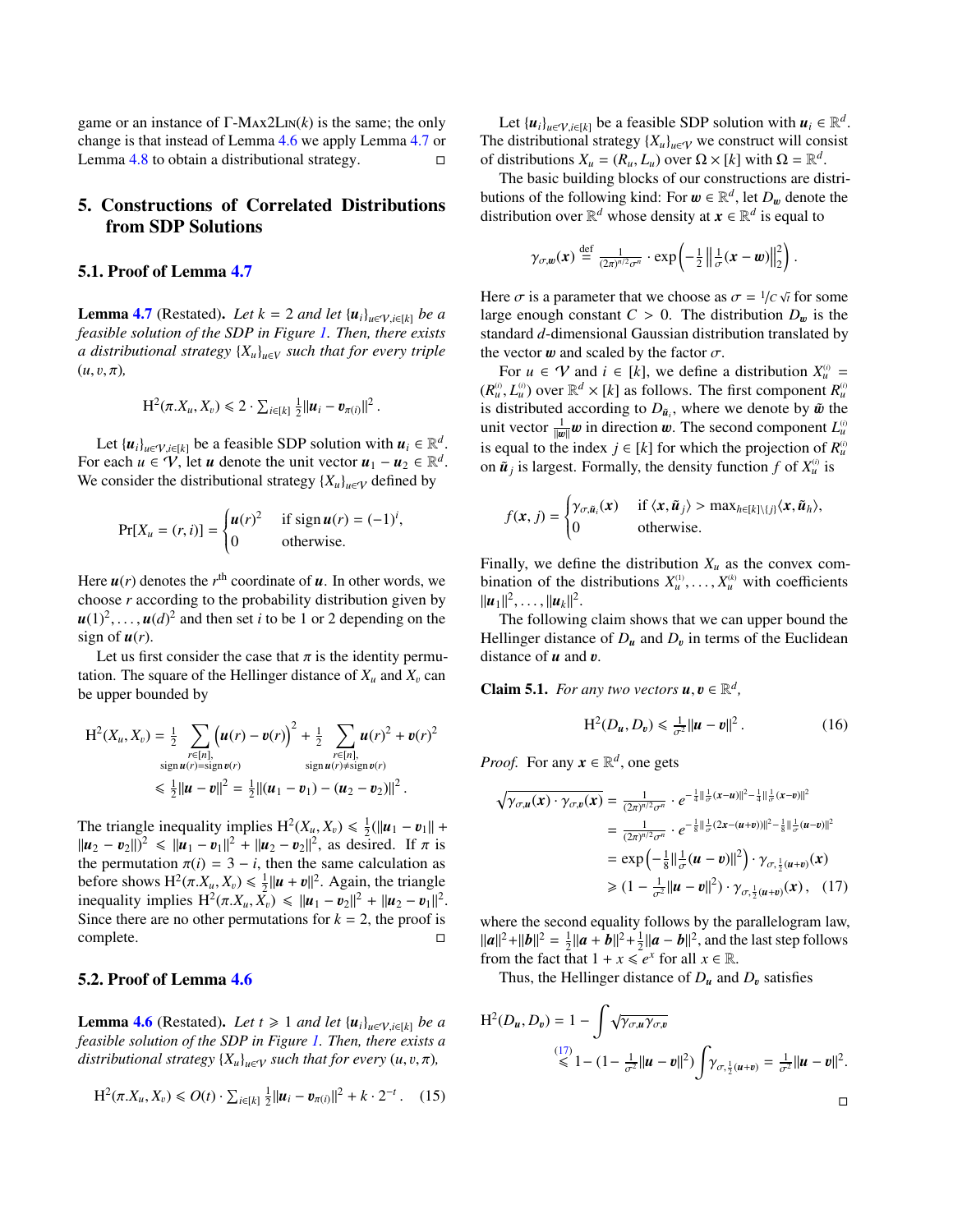Using standard tail bounds for the Gaussian distribution, we can derive a bound similar to  $(16)$  for the Hellinger distance of  $\pi$ .*X*<sup>(*i*)</sup></sub> and *X*<sub>*v*</sub><sup> $(\pi$ </sup>.

<span id="page-8-4"></span>**Claim 5.2.** *For every*  $i \in [k]$  *and every permutation*  $\pi$  *of* [ $k$ ],

$$
\mathrm{H}^{2}(\pi, X_{u}^{(i)}, X_{v}^{\pi(i))}) \leqslant O(t) \cdot ||\tilde{\boldsymbol{u}}_{i} - \tilde{\boldsymbol{v}}_{\pi(i)}||^{2} + k \cdot 2^{-t}
$$

*Proof.* Let  $j = \pi(i)$ . By the triangle inequality for the Hellinger distance (Lemma [3.3\)](#page-4-3) and the inequality  $(a + b + b)$  $(c)^2 \le 3(a^2 + b^2 + c^2)$ , we have

$$
H^{2}(\pi, X_{u}^{(i)}, X_{v}^{(j)}) \leq 3(H^{2}(\pi, X_{u}^{(i)}, (R_{u}^{(i)}, j)) + H^{2}((R_{u}^{(i)}, j), (R_{v}^{(j)}, j)) + H^{2}((R_{v}^{(j)}, j), X_{v}^{(j)})
$$
 (18)

Claim  $5.1$  implies for the second term on the rhs of  $(18)$ ,

$$
\mathrm{H}^{2}((R_{u}^{\scriptscriptstyle(i)},j),(R_{v}^{\scriptscriptstyle(j)},j))=\mathrm{H}^{2}(D_{\tilde{u}_{i}},D_{\tilde{v}_{j}})\leqslant O(t)\cdot\|\tilde{u}_{i}-\tilde{v}_{j}\|^{2}.
$$

We bound the first term on the rhs of  $(18)$  by the corresponding statistical distance,

$$
H^{2}(\pi X_{u}^{(i)}, (R_{u}^{(i)}, j)) \le \Delta(\pi X_{u}^{(i)}, (R_{u}^{(i)}, j)) = Pr[\pi(L_{u}^{(i)} \neq j]
$$
  
= 
$$
\sum_{h \in [k] \setminus \{i\}} Pr[L_{u}^{(i)} = h] \le \sum_{h \in [k] \setminus \{i\}} \sum_{x \sim D_{\tilde{u}_{i}}} Pr_{h}[\langle x, \tilde{u}_{h} \rangle > \langle x, \tilde{u}_{i} \rangle].
$$

We can write x as  $\tilde{u}_i + \sigma g$ , where g is a standard Gaussian vector. Hence, the event  $[\langle x, \tilde{u}_h \rangle > \langle x, \tilde{u}_i \rangle] = [\langle q, \tilde{u}_h - \tilde{u}_i \rangle > 1/\sigma].$ The inner product  $\langle g, \tilde{u}_h - \tilde{u}_i \rangle$  has a Gaussian distribution The inner product  $\langle g, u_h - u_i \rangle$  has a Gaussian distribution with mean 0 and standard deviation  $\sqrt{2}$ . Therefore, by standard estimates of the tail of the Gaussian distribution, the probability of this event is at most  $e^{-\frac{1}{16\sigma^2}}$ . Thus, the first term on the right-hand side of [\(18\)](#page-8-2) contributes at most  $3k \cdot e^{-\frac{1}{16\sigma^2}} \leq 1/2 \cdot k \cdot 2^{-t}$ . The same is true for the third term in [\(18\)](#page-8-2). The claim follows.  $\square$ 

Using the previous two claims, we can now show the bound [\(15\)](#page-7-4) on the squared Hellinger distance  $H^2(\pi, X_u, X_v)$ .<br>Since  $\pi X$  and X are convex combinations of the dis-Since  $\pi$ . $X_u$  and  $X_v$  are convex combinations of the distributions  $\pi \cdot X_u^{(1)}, \ldots, \pi \cdot X_u^{(k)}$  and  $X_v^{(1)}, \ldots, X_v^{(k)}$ , respectively,<br>Lemma 3.4 implies that  $H^2(\pi X, X)$  is at most Lemma [3.4](#page-4-4) implies that  $H^2(\pi.X_u, X_v)$  is at most

<span id="page-8-3"></span>
$$
\sum_{i\in[k]}||u_i||\cdot||v_{\pi(i)}||\cdot H^2(\pi.X_u^{\scriptscriptstyle(i)},X_v^{\scriptscriptstyle(\pi(i))})+\tfrac{1}{2}\sum_{i\in[k]}(||u_i||-||v_{\pi(i)}||)^2. \tag{19}
$$

The second sum in  $(19)$  contributes at most  $\sum_{i \in [k]} ||u_i - v_{\pi(i)}||^2$ , because for any two vectors  $u, v \in \mathbb{R}^d$ ,  $||u|| = ||v||^2 \le ||u - v||^2$  (triangle inequality). On the other  $(\|\boldsymbol{u}\| - \|\boldsymbol{v}\|)^2 \le \|\boldsymbol{u} - \boldsymbol{v}\|^2$  (triangle inequality). On the other<br>hand Claim 5.2 allows us to bound the first sum in (19) by hand, Claim [5.2](#page-8-4) allows us to bound the first sum in [\(19\)](#page-8-3) by

$$
\sum_{i \in [k]} ||u_i|| \cdot ||v_{\pi(i)}|| \cdot \left( O(t) \cdot ||\tilde{u}_i - \tilde{v}_{\pi(i)}||^2 + k \cdot 2^{-t} \right)
$$
  
\n
$$
\leq O(t) \sum_{i \in [k]} ||u_i|| \cdot ||v_{\pi(i)}|| \cdot ||\tilde{u}_i - \tilde{v}_{\pi(i)}||^2 + k \cdot 2^{-t}
$$
  
\n
$$
\leq O(t) \sum_{i \in [k]} ||u_i - v_{\pi(i)}||^2 + k \cdot 2^{-t},
$$

where we used in the first step that  $(\sum_{i\in[k]} ||u_i|| \cdot ||v_{\pi(i)}||)^2 \le \sum_{i\in[k]} ||u_i||^2 \cdot \sum_{i\in[k]} ||v_{\pi(i)}||^2 = 1$  (Cauchy–Schwarz) and in  $\sum_{i \in [k]} ||u_i||^2 \cdot \sum_{i \in [k]} ||v_{\pi(i)}||^2 = 1$  (Cauchy–Schwarz) and in<br>the second step  $||u|| \cdot ||p_{\pi(i)}|| \cdot ||\tilde{u} - \tilde{n}_{\pi(i)}||^2 = 2||u|| \cdot ||p_{\pi(i)}||$ the second step  $||u_i|| \cdot ||v_{\pi(i)}|| \cdot ||\tilde{u}_i - \tilde{v}_{\pi(i)}||^2 = 2||u_i|| \cdot ||v_{\pi(i)}|| -$ <br>
2/*ui*,  $v_{\pi(i)} \le ||u_i||^2 + ||v_{\pi(i)}||^2 - 2/u$ ,  $v_{\pi(i)} \ge ||u_i - v_{\pi(i)}||^2$  (AM- $2\langle u_i, v_{\pi(i)} \rangle \le ||u_i||^2 + ||v_{\pi(i)}||^2 - 2\langle u_i, v_{\pi(i)} \rangle = ||u_i - v_{\pi(i)}||^2$  (AM–<br>GM inequality) The proof of Lemma 4.6 is complete GM inequality).The proof of Lemma [4.6](#page-6-5) is complete.

## 6. Conclusions and Open Problems

<span id="page-8-2"></span>Our results show that for unique games, the value that the semidefinite program really captures is not the integral value of the game but rather the amortized value under many parallel repetitions, i.e., the value  $\overline{\text{val}}(G) = \lim_{\ell \to \infty} \text{val}(G^{\ell})^{1/\ell}$ . If Khot's unique game conjecture  $[15]$  is true then this means that the amortized value can be much easier to approximate than the original value of the game. We find this quite surprising, as in general computing the amortized value of even very simple finite games is considered a very hard problem.

Can one get rid of the  $log(1/\delta)$  term in Theorem [1.1?](#page-1-2) We conjecture that this should be possible by using a more careful construction of the distributions *Ru*, although some subtleties seem to arise. Another interesting open question is whether strong parallel repetition holds for unique games with entanglement. Although the authors disagree on the answer to this question, it seems that some important insight on it can be obtained by combining our techniques with those of [\[14\]](#page-9-13). A more general question is to find more applications of the interplay between the Hellinger and statistical distance. One such application was recently found by Kindler et al. [\[18\]](#page-9-23) who used Raz's ideas to construct more efficient foams in  $\mathbb{R}^d$ .

A further consequence of our work is that Khot's unique games conjecture [\[15\]](#page-9-22) is equivalent to the following, a priori stronger hypothesis: for every  $\varepsilon > 0$ , there exists an alphabet size *k* such that given a unique game *G*, it is NP-hard to distinguish between the case that (1)  $\text{val}(G) \geq 1 - \varepsilon$  and (2) for every distributional strategy  ${X_u}_{u \in V}$ , the expected squared Hellinger distance  $E_{(u,v,\pi)\sim G} H^2(\pi, X_u, X_v) \geq 1 - \varepsilon$ .<br>We refer to the full version of the paper for further details on We refer to the full version of the paper for further details on this connection to the unique games conjecture.

Acknowledgments: We thank Guy Kindler for useful discussions, and Thomas Vidick and Nisheeth Vishnoi for helpful comments. We also thank Prasad Raghavendra and Nisheeth Vishnoi for letting us know about the integrality gaps for unique games implied by [\[17\]](#page-9-10) and [\[16\]](#page-9-11).

### References

- <span id="page-8-0"></span>[1] S. Aaronson. The ten most annoying questions in quantum computing, 2006. Available at http://scottaaronson.com/blog/?p=112.
- <span id="page-8-1"></span>[2] K. Azimian and M. Szegedy. Parallel repetition of the odd cycle game. In *LATIN*, pages 676–686, 2008.